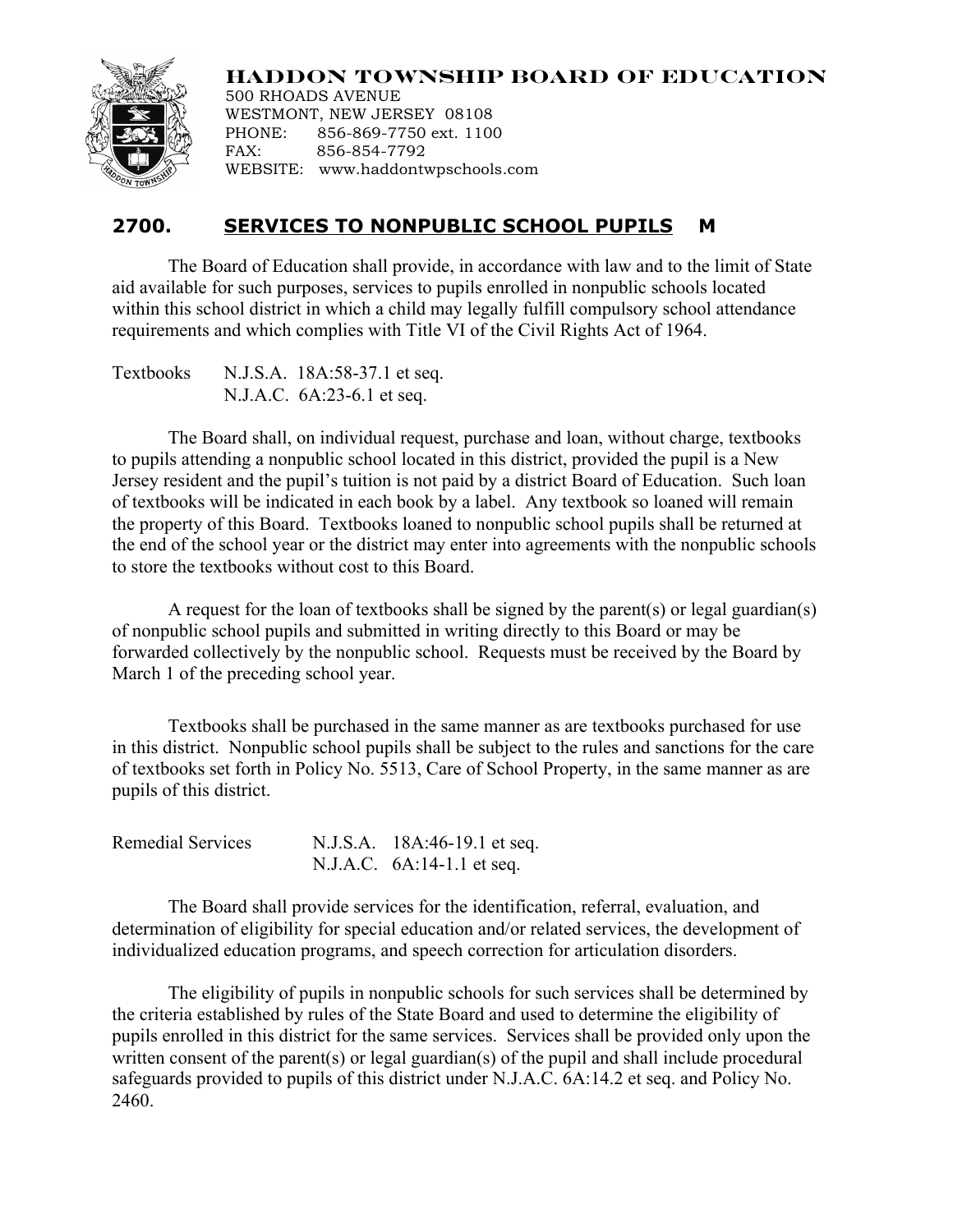Remedial services will be supplied by appropriately certified personnel who are not employees of the nonpublic school, except that speech correction may be provided by employees of the nonpublic school. Such services shall be provided only upon consent of the parent(s) or legal guardian(s) of the pupil. Services may also be provided under contract with a public or private agency approved by the Commissioner for the provision of remedial services. The location in which services are provided will be determined by the Board, and will comply with rules of the State Board.

| <b>Auxiliary Services</b> | N.J.S.A. 18A:46A-1 et seq. |
|---------------------------|----------------------------|
|                           | N.J.A.C. 6A:14-1.1 et seq. |

The Board shall provide supportive services for acquiring communication proficiency in the English language for children of limited English speaking ability, supplementary instruction services, and home instruction services. Auxiliary services will be provided only upon the written consent of the pupil's parent(s) or legal guardian(s).

Auxiliary services may be provided by appropriately certified personnel who are employees of this district or of the nonpublic school. Services may also be provided under contract with a public or private agency approved by the Commissioner for the provision of auxiliary services. The location in which services are provided will be determined by the Board, and will comply with rules of the State Board.

| Nursing and Emergency Services | N.J.S.A. 18A:40-23 et seq. |
|--------------------------------|----------------------------|
|                                | N.J.A.C. 6A:16-2.4 et seq. |

The Board shall provide basic nursing services in accordance with N.J.A.C. 6A:16-2.4 et seq. within the limits of funds appropriated or otherwise made available for this purpose according to N.J.S.A. 18A:40-23. Nursing services shall include the extension of emergency care for pupils enrolled full time in the nonpublic school who are injured or become ill at school, or during participation on a school team or squad pursuant to N.J.A.C. 6A:16-1.4(a)1.

The Superintendent and the administrator of the nonpublic school shall meet annually to review funding, to agree on basic nursing services and additional medical services to be provided based on funding, and to assure the nonpublic school has a copy of N.J.S.A. 18A:40-23 to 31. If agreement cannot be reached between the district and the nonpublic school, the County Office of Education shall be consulted for clarification. The district may provide additional nursing services when all basic nursing services have been provided, or will be provided, within the limits of funds appropriated or otherwise made available for this purpose according to N.J.S.A. 18A:40-23. The nursing services provided to a nonpublic school shall not include instructional services.

Funds spent on services delivered under this policy in any one nonpublic school shall not exceed the amount allocated to that school on a per pupil basis, less the cost to this district of administrative services directly attributable to the provision of such services or six percent of the funds allocated for each participating nonpublic school, whichever is less.

Nursing services shall include assistance with medical examinations and dental screening, screening of hearing examinations, maintenance of pupil health records, notification of local and county health officials of any pupil who has not been properly immunized, and the conduct of scoliosis examinations. If the Board and the nonpublic school